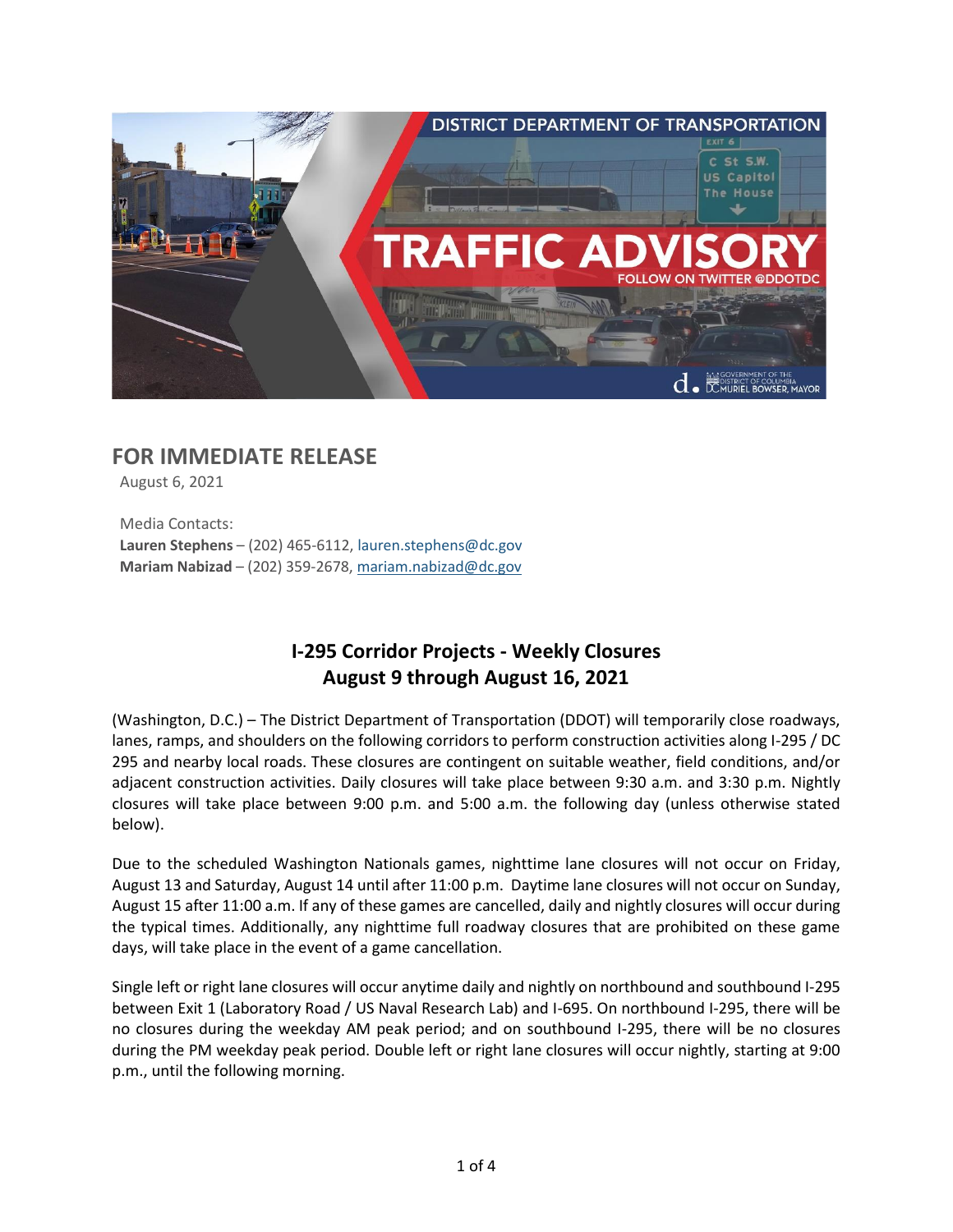Single left or right lane closures will occur daily and nightly in both directions on South Capitol Street SE/SW between Firth Sterling Avenue SE and N Street SE and on Suitland Parkway SE between the Martin Luther King, Jr. Avenue SE overpass and South Capitol Street SE. These single lane closures along these roadways will take place during off-peak hours. Double left or right lane closures will only occur nightly, starting at 9:00 p.m., until the following morning. No other closures on South Capitol Street SE/SW or Suitland Parkway SE will take place on weekdays between 6:00 a.m. and 9:30 a.m. and between 3:30 p.m. and 9:00 p.m.

Daily and nightly single lane closures will also occur anytime during off-peak hours on Firth Sterling Avenue SE, and Howard Road SE. Daily and nightly single lane closures will also occur anytime on Potomac Avenue SE/SW, Half Street SW, Barry Road SE, St. Elizabeths Avenue SE, and Malcolm X Avenue SE.

The following full ramp closures will also occur during off-peak hours:

- Exit 4 from I-295 Northbound (South Capitol Street / Suitland Parkway)
- Exit 4 from I-295 Southbound (South Capitol Street / Suitland Parkway)
- I-295 Northbound On-ramp from northbound Firth Sterling Avenue SE
- Ramp from South Capitol Street / MLK Jr. Avenue to I-295 Northbound (continuously)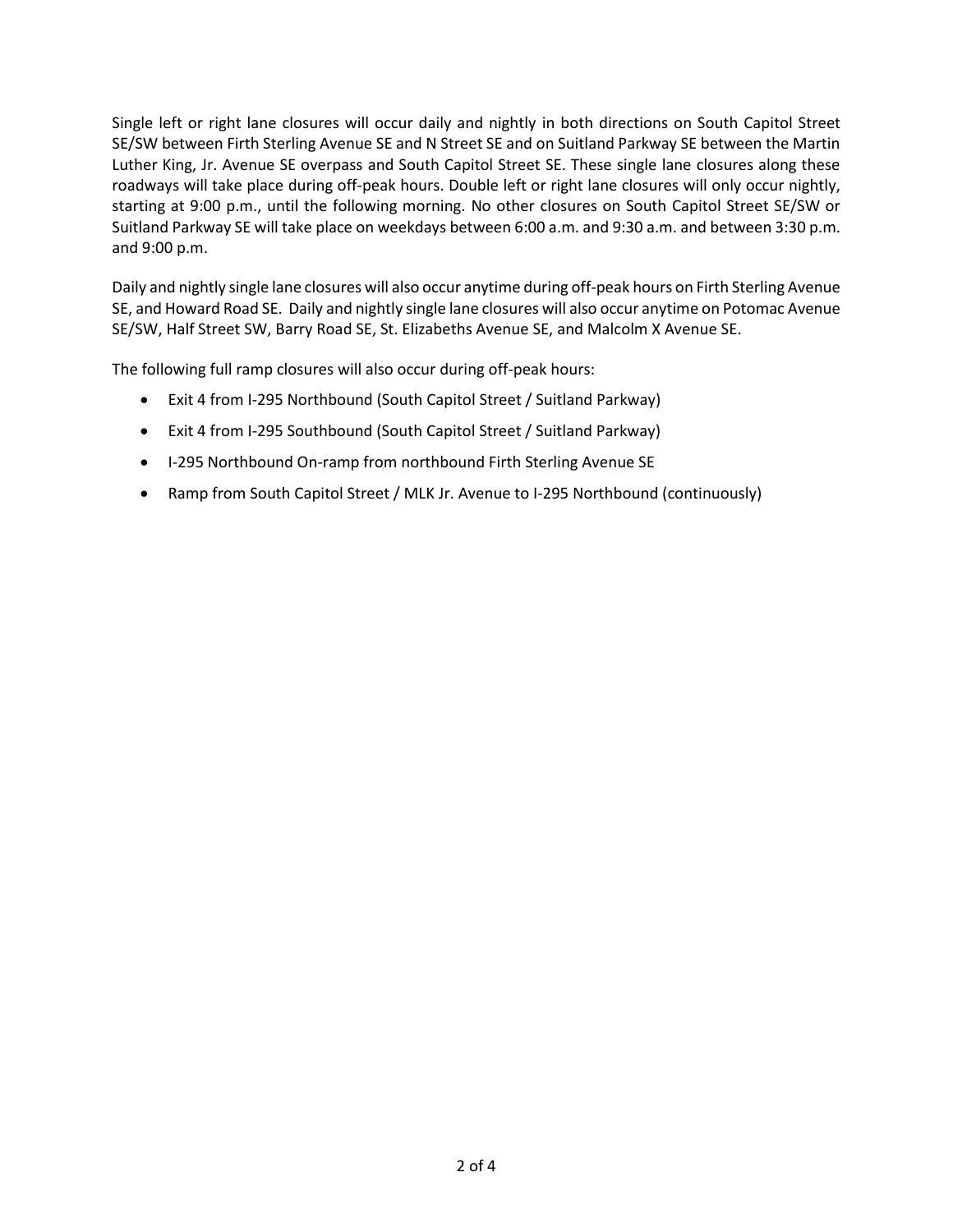Q Street SW will be closed at the Half Street SW intersection on Monday, August 9 from 6:00 a.m. to 8:00 p.m. Following the completion of work on Q Street SW, Half Street SW will be closed at the Q Street SW intersection on Tuesday, August 10 from 6:00 a.m. to 8:00 p.m. In the event of unforeseen delays due to weather or other issues, the closure(s) will be extended to the following day. Local traffic will be allowed between P Street SW and Q Street SW as shown in the graphic. Marked detours will be in place during these closures.



#### Closures of Q Street SW @ Half Street SW

#### Closures of Half Street SW @ Q Street SW